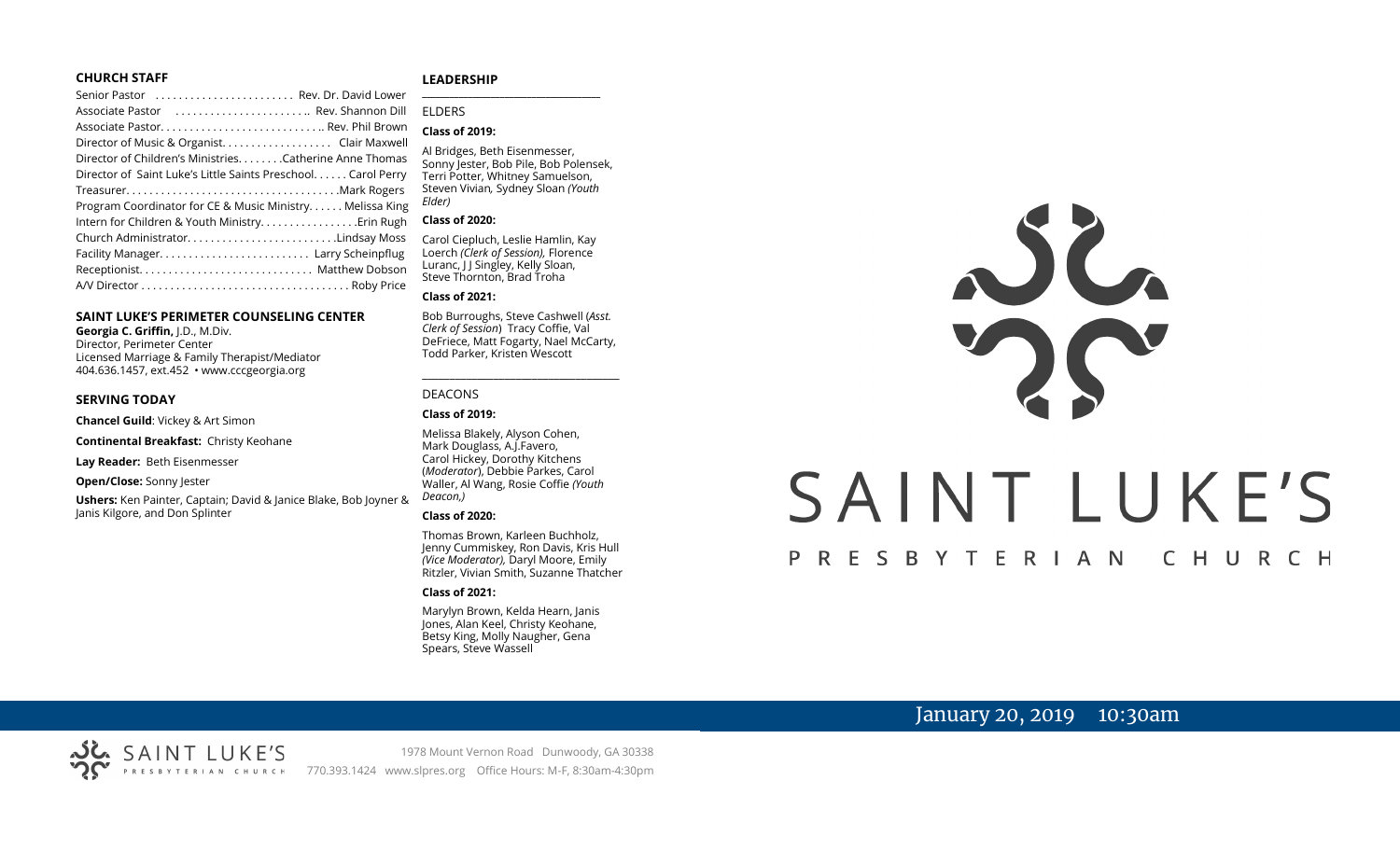

1978 Mount Vernon Road • Dunwoody, Georgia 30338 770.393.1424 • www.slpres.org

#### **January 20, 2019**

2nd Sunday after Ephiphany

#### **Liturgical Color:** Green

*Liturgical colors can orient us to the season of the church year and help to engage the sense of sight in worship. Green is used for all other times not marked by specific festival or season.*

#### **SUNDAY SCHEDULE**

8:15am Chapel Communion Service 9:15am Sunday School 10:30am Sanctuary Worship Service *Nursery available at all services and Sunday School.* 

# MISSION

Responding to God's call and empowered by the Holy Spirit, we invite all to join us in knowing, serving, and sharing Jesus Christ here and around the world.

# VISION

To be a beacon of faith, hope, and love– every member an active disciple in Christ's ministry.

## **WELCOME, GUESTS!**

We are delighted you are worshipping with us.

**DURING** the Welcome, please print the requested information on the Friendship Pad and pass the Friendship Pad down the pew.

**AFTER** the worship service, please join us outside the Sanctuary where our Pastors or a church officer will be available to answer questions and provide you with a loaf of freshly-baked bread.

**FOR MORE** information about our programs, ministries or membership, please contact one of our Pastors at 770.393.1424, or visit our website: slpres.org.

# **THAT ALL MAY WORSHIP**

**ASSISTIVE** A hearing loop is **ACCESSIBLE A NEART AND ACCESSIBLE DEPARTMENT AT ACCESSIBLE ACT** T-coil. Also, large print hymnals and back cushions are available. Please contact an usher for further assistance.

**CHILDREN** are a precious part of our church family, and we welcome them in worship. Worship activity sheets and tactile activities are available on the blue Worship Carts in the back of the sanctuary. Each week, children are invited to walk up for an age-appropriate message during "Tell Us Our Story." After that time, they may remain in worship, go to Faithful Friends (K-2nd) or go to child care (PreK and younger).

# **SAINT LUKE'S LITTLE SAINTS PRESCHOOL & KINDERGARTEN**

#### **2019~2020 Registration**

Our accredited program honors the individuality of the child as we prepare each student for elementary school. Children ages 12 months through Kindergarten enjoy learning in our beautiful classrooms under the guidance of our dedicated and experienced teachers.



**REGISTRATION DATES: January 22nd** (Church Members) **January 23rd** (Current Families) **January 24th** (New Families)

For further information and to arrange a tour, please contact Carol Perry, Director: 770.393.1424 x240 or [carolperry@slpres.org.](mailto:carolperry@slpres.org)

#### **INFORMATION FOR ALL TARTAN TROT SUPPORTERS RACE DAY IS FEBRUARY 23rd!**

#### **1 - REGISTER FOR THE RACE**

We need runners! If you are a sponsor, please use the promo code already provided to you by email to take advantage of your complimentary race registrations! It's a perk of being a Sponsor. Use them yourself or give them away. You can register here: [https://raceroster.com/events/2019/16889/tartan](https://raceroster.com/events/2019/16889/tartan-trot-5k10k)-trot-5k10k

#### **2 - BECOME A SPONSOR OR PAY YOUR PLEDGE**

There is still time to sponsor. Please feel free to do so online through Realm or using a pledge card. If you have already pledged, just a friendly reminder that you may fulfill your pledge online through Realm or you can drop a check off in the collection plate or the church office. Be sure to write "Tartan Trot 2018" in the memo line.

#### **3 - VOLUNTEER**

We can't make the Tartan Trot happen without all of the the volunteers. We have l ots of opportunities outside and inside so please take a look at the sign up to find a spot or we can find one for you....

[https://www.signupgenius.com/go/10C0B4AABAD2BA31](https://www.signupgenius.com/go/10C0B4AABAD2BA31-tartan)-tartan

#### **4 - CAKE & PIES**

We are famous in the running world for our awards of baked goods. We need **150+** homemade pies and cakes; and are very grateful to each on of you for your willingness to keep the tradition going. Please sign up at: [https://www.signupgenius.com/go/9040A4AAAAF22A13](https://www.signupgenius.com/go/9040A4AAAAF22A13-2019)-2019

...knowing, serving, and sharing Jesus Christ here and around the world 11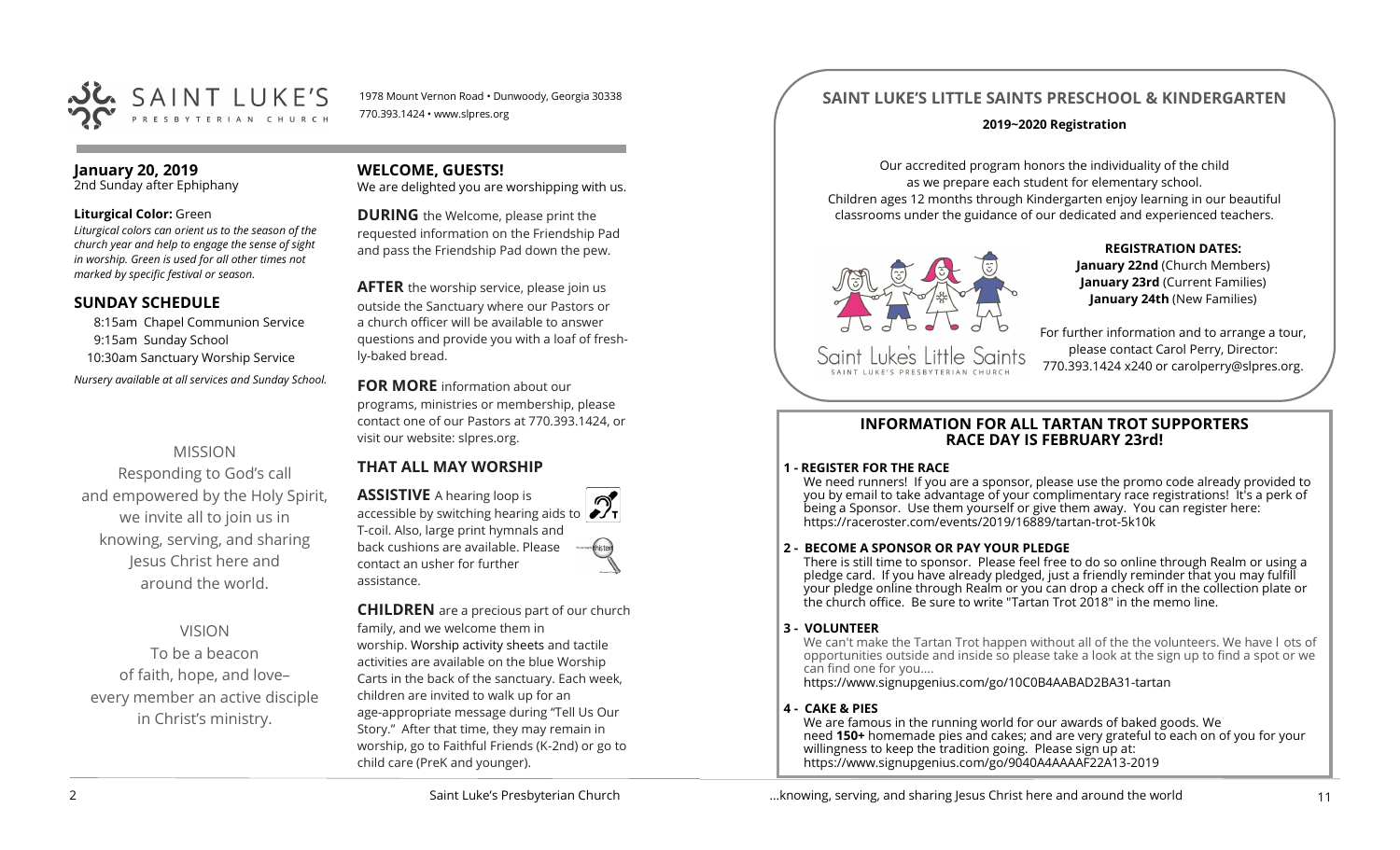**WEDNESDAY NIGHT FEAST** — Join us for "Dinner & Devotion" led by our pastors, from 5:45- 7:00pm on Wednesday nights through March 6. Register via the SLPC web site. NEW: Register online for all eight weeks at once, or pick and choose the dates you can attend!

**SAVE THE DATE: HONOR THE OWLS ON FEBRUARY 10—**Mark your calendars now to join the entire Saint Luke's church family for lunch on February 10 after the 10:30am service to honor our Older, Wiser, Loving Seniors (OWLS)!

**SENDING SOME SAINT LUKE'S LOVE—** Presbyterian Women (PW) of SLPC will send approximately 70 Valentine Boxes to college students, military family members, and our home bound members. Please send the name & address of your college student, family member serving in the military, or home bound member which you know, as soon as possible to melissakin[g@slpres.org,](mailto:lizcatlett@slpres.org) but no later than **Friday, February 1.** Donations for postage (\$8/ box); treats (homemade, candy, cards, snacks, etc.) and time for filling boxes are greatly appreciated! Please contact Jean Cronan, [cronan39@msn.com](mailto:cronan39@msn.com) or 770.630.8423 (cell) with questions or for more information.

**WOMEN'S RETREAT— MARCH 1-3 AT DILLARD HOUSE** Registration is now open. Join us for a weekend of fellowship, fun and spiritual growth. Rev. Julie Bailey will be our guest speaker. Julie serves as the Director of Alumni and Church Relations at Columbia Seminary. Registration forms are available in the lobby or you can sign up online at: [https://slpres.org/2019](https://slpres.org/2019-womens-retreat/)-womens-retreat/**.** 

Deadline to sign up is February 1. Please return registration forms to Melissa King.

**MARRIAGE RETREAT— FEBRUARY 8-10 —**Whether you are newly married wanting to know more about what's ahead, parents in the midst of busyness looking to reconnect, or just want to have a weekend away with your spouse join us at Calloway Gardens for the **Better Marriages retreat, February 8-10, 2019.** You can stroll through the gardens, attend workshops designed to enrich your marriage, and meet great people! Register now! For any questions email or call Bob and Christine Crutchfield at 770-364-8079 and [Gafrog01@hotmail.com.](mailto:Gafrog01@hotmail.com)

**2019 COMMITMENT UPDATE—IT'S NOT TOO LATE!** Many of you have responded to our appeal for additional Commitments with new or revised pledges, and Saint Luke's is so grateful for the generosity of our members. We still have income challenges this year, as cash reserves we have relied on in the past to balance the budget are no longer available. It is not too late to help! If you can consider making a pledge, increasing your pledge amount, or giving an additional gift, please send a confidential email to commitment@slpres.org as soon as possible.

#### **In Preparation for Worship**

**"**Human progress never rolls in on wheels of inevitability; it comes through the tireless efforts of men willing to be co workers with God, and without this hard work, time itself becomes an ally of the forces of social stagnation. We must use time creatively, in the knowledge that the time is always ripe to do right."

*- Martin Luther King, Jr., Letter from a Birmingham Jail*

#### **Gathering Prayer**

**Prelude** Spirituals Medley

#### **Chiming of the Hour**

#### **Welcome and Announcements**

*If you are new to Saint Luke's today, welcome, we are so glad you are here! We have a gift of fresh bread we would love to give to you as a token of our gratitude. Please introduce yourself after worship to receive your welcome gift.*

*Please take the time now to fill out the Friendship Pads situated at the end of each pew. Write down your names and pass the pad down the pew, so that you may greet your pew neighbors by name and that we may know you are here.*

# **Call to Worship\***

**People: You poured out your heart, shaping us in your image of love,**

 **filling us with joy and peace.**

- Leader: When we turned away from you, and set out to follow our own dreams, you sent prophets to call us back to faithful living.
- **People: Finally, you sent Jesus to us, proclaiming the good news of your kingdom drawing near.**
- Leader: So, with those who listen for your voice in every place, and with those who follow in every time, we join our voices in praise to you:

**Opening Hymn #770\*** I'm Gonna Eat at the Welcome Table

# **Call to Confession\***

Leader: The Lord be with you. **People: And also with you.**  Leader: Let us pray.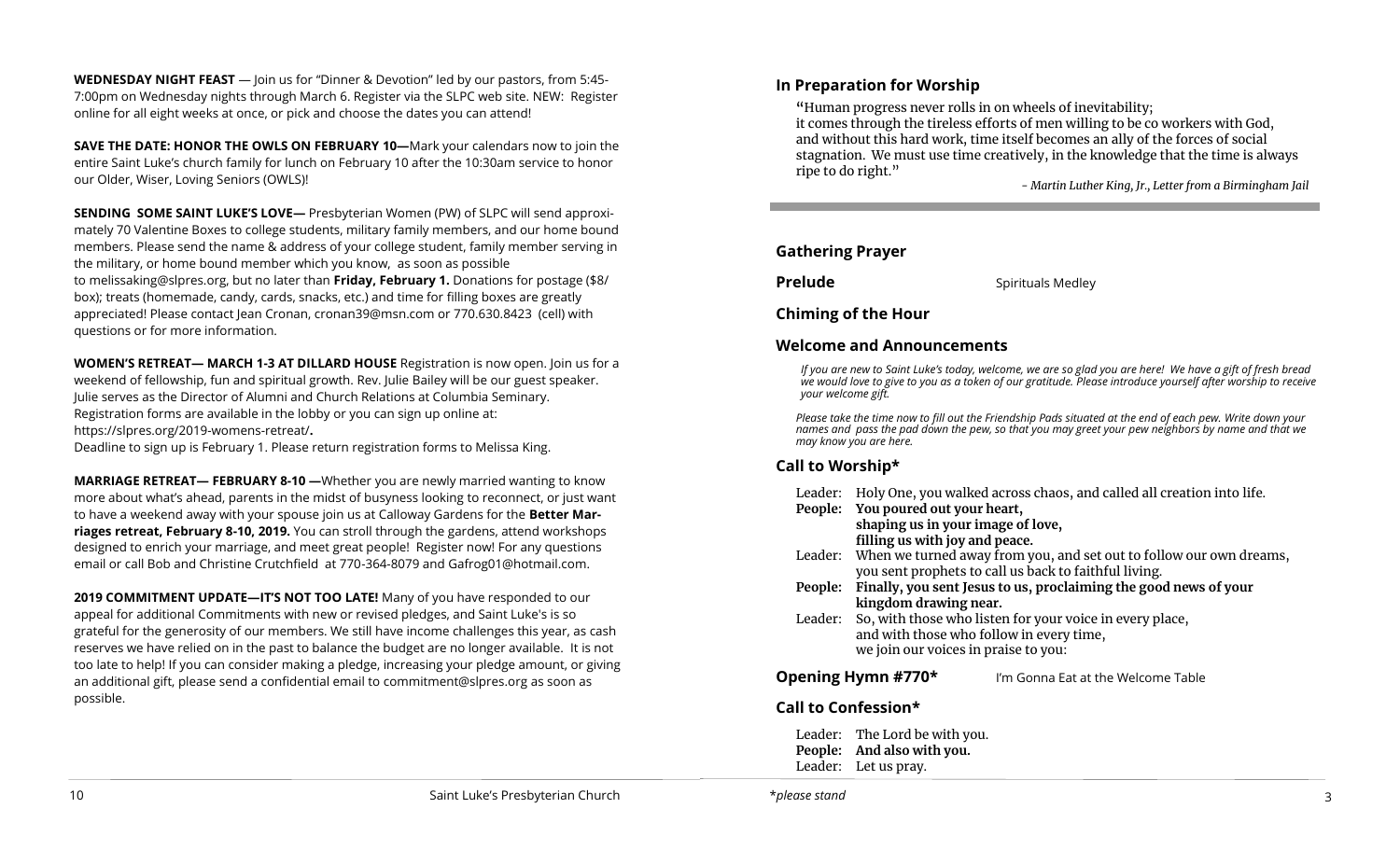# **Prayer of Confession\***

**Gracious God, through signs of grace you reveal your glory to all the world. Open our eyes to the hidden and surprising wonders you perform, as you usher your just and peaceful kingdom into the world. Help us believe with our minds and trust with our hearts that you are the power of all creation, moving us all toward a greater day. Hear now our silent prayers of confession....**  *(Silence is kept for personal reflection.)*

Leader: Lord, in your mercy. **People: Hear our prayer. Amen.**

# **Assurance of Forgiveness\***

# **Song of Praise #673\*** *stanza 3*



# **Passing the Peace of Christ\***

Leader: May the peace of Christ be with you. **People: And also with you.** 

# **Prayer for Illumination Beth Eisenmesser Beth Eisenmesser**

#### **Scripture Reading** Matthew 4:1-17, *pg. 3 of the New Testament*

Leader: The Word of the Lord. **People: Thanks be to God.** 

# YOUTH MINISTRY

**Phil Brown philbrown@slpres.org / 770.393.1424 ext. 238** 

#### **JANUARY 20**

Sunday School: We will meet in the lobby at 9:15am then head to breakfast, bring money. Middle School: We will all meet at the church from 5-6:30pm High School: We will meet at the Dixon home from 7-8:30pm

# **TARTAN TROT IS COMING!**

Check your youth emails or the Saint Luke's web site under the Volunteer tab for how you can volunteer for this awesome fundraiser on February 23.

 $\_$  ,  $\_$  ,  $\_$  ,  $\_$  ,  $\_$  ,  $\_$  ,  $\_$  ,  $\_$  ,  $\_$  ,  $\_$  ,  $\_$  ,  $\_$  ,  $\_$  ,  $\_$  ,  $\_$  ,  $\_$  ,  $\_$  ,  $\_$  ,  $\_$  ,  $\_$ 

#### **JANUARY 27:**

Sunday school: Sandwich project and Family Promise move out help. Middle school: 5-6:30p at church High school: Need a host for dinner. Check email to sign up to host.

# **PARENT RETREAT**

Parent Retreat still has spots available. Feb 8-10, Montreat, NC. [www.authenticparents.org](http://www.authenticparents.org) for details and registration.

# ADULT MINISTRY

**Shannon Dill shannondill@slpres.org / 770.393.1424 ext. 229**   $\_$  ,  $\_$  ,  $\_$  ,  $\_$  ,  $\_$  ,  $\_$  ,  $\_$  ,  $\_$  ,  $\_$  ,  $\_$  ,  $\_$  ,  $\_$  ,  $\_$  ,  $\_$  ,  $\_$  ,  $\_$  ,  $\_$  ,  $\_$  ,  $\_$ 

#### **ADULT SUNDAY SCHOOL**

Individual classes have begun. Please see the website for a full description of each class. (http://slpres.org/program-ministries/adult-ministry/sunday-school)

Faith Foundations: Room 232 House to House: Room 203 Seasons of the Spirit: Room 231/233 Soul Food: Room 234/236

# **FRIDAY MORNING MEN'S BIBLE STUDY**

Fellowship and Bible study every Friday from 6:40-8am in the Parlor with Dan Joyce.

#### **BIBLE STUDY: "WAYFARERS"**

Come join David, Shannon or Phil as this week's preacher leads a study of the scripture for the upcoming Sunday's worship. Meet on Wednesdays at 10am in the church library.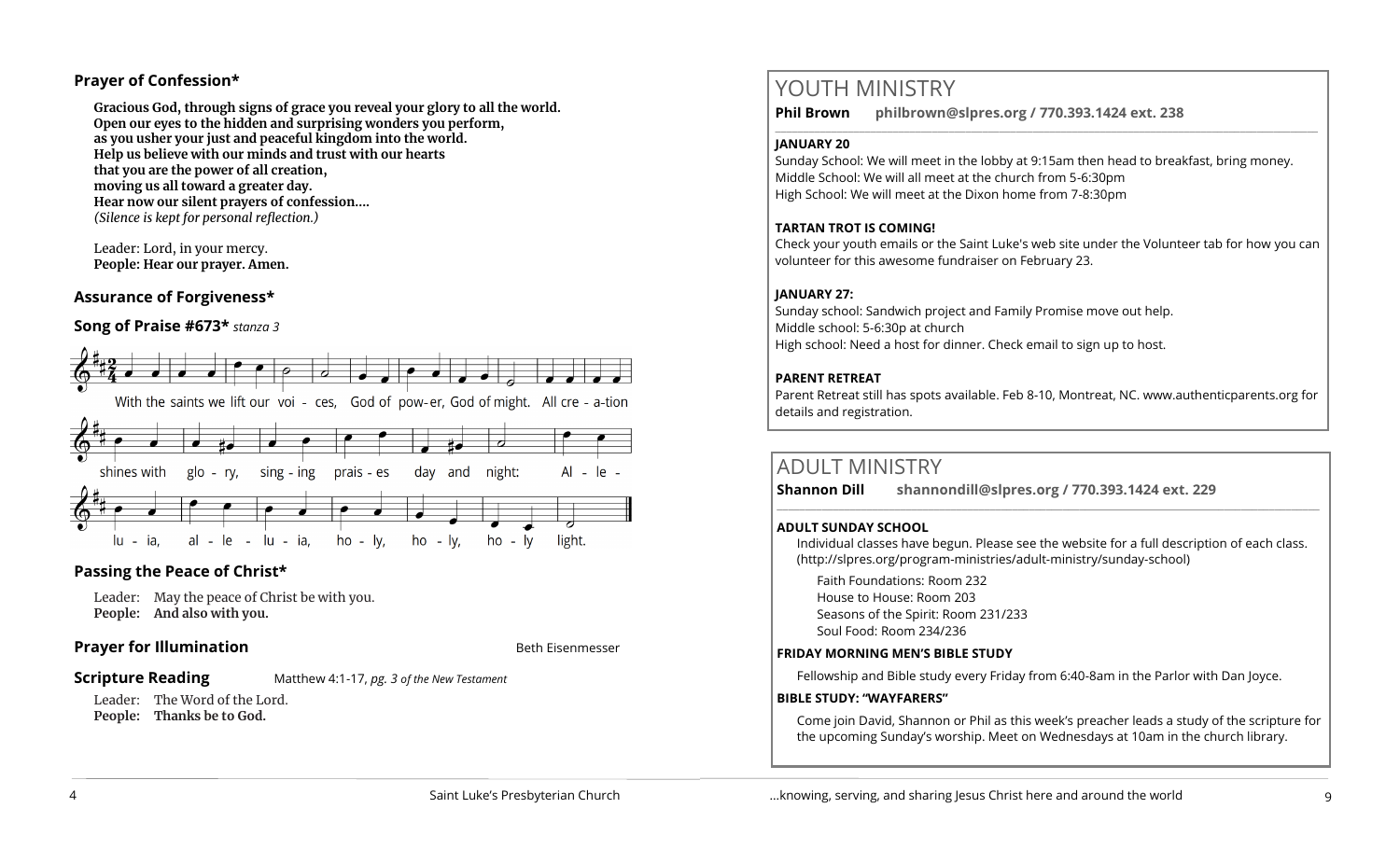# S P L A S H ! CHILDREN'S MINISTRIES

**Catherine Anne Thomas cathomas@slpres.org / 770.393.1424 ext. 228** 

#### **KIDS CAN MAKE SANDWICHES, TOO!**

Next Sunday, **January 27,** both our preschool and elementary Sunday School kids will be making sandwiches in the Great Hall with their families from 9:15 - 10:15am. Godly Play and Dig In will resume on February 3.

**\_\_\_\_\_\_\_\_\_\_\_\_\_\_\_\_\_\_\_\_\_\_\_\_\_\_\_\_\_\_\_\_\_\_\_\_\_\_\_\_\_\_\_\_\_\_\_\_\_\_\_\_\_\_\_\_\_\_\_\_\_\_\_\_\_\_\_\_\_\_\_\_\_\_\_\_\_\_\_\_\_\_\_\_\_\_\_\_\_\_\_\_\_\_\_\_\_\_\_\_\_\_\_\_\_\_** 

Also on the 27th, our Faithful Friends will be working together on sandwiches during their regular meeting time after Tell Us Our Story at 10:30am worship. We will walk together as a group from the narthex, and parents may pick up from the Great Hall after worship.

#### **MUSIC WITH MISS CATHERINE ANNE (age 4—1st grade)**

**New!** Our Cherub Choir (ages 4 - 1st grade) will be led by Catherine Anne Thomas, Director of Children's Ministries. Children age 4—first grade are invited to join Catherine Anne from **5 - 5:45 pm on Wednesdays before FEAST** (January 16-March 6).

#### **SING WITH WESTMINSTER CHOIR (2nd—5th grade)**

Children in second through fifth grade are invited to join Clair Maxwell, Director of Music, at **5 –5:45 pm on Wednesdays before FEAST**. The Westminster Choir will meet on Wednesdays, January 16-March 20 with a performance on March 24.

# MUSIC MINISTRY

**Clair Maxwell clairmaxwell@slpres.org / 770.393.1424 ext. 227** 

\_\_\_\_\_\_\_\_\_\_\_\_\_\_\_\_\_\_\_\_\_\_\_\_\_\_\_\_\_\_\_\_\_\_\_\_\_\_\_\_\_\_\_\_\_\_\_\_\_\_\_\_\_\_\_\_\_\_\_\_\_\_\_\_\_\_\_\_\_\_\_\_\_\_\_\_\_\_\_\_\_\_\_\_\_\_\_\_

#### **CHOIR NEW YEAR**

Make it one of your new year's resolutions to join a choir! There are spaces open in all our groups, and we would love having you join us. Come as often as you are able, and no experience is necessary. Be a part of our church's music ministry!

**Cherub (age 4— 1st grade):** Wednesdays at 5:15pm with Catherine Anne Thomas **Westminster (2nd—5th):** Wednesdays at 5:00pm with Clair Maxwell **Festival Ringers:** Wednesdays at 6:30pm with Clair Maxwell **Chancel:** Wednesdays at 7:30pm with Clair Maxwell

*After Tell Us Our Story, parents may walk children 3 and younger to their classrooms in Sheppard Hall. Pre-K, K and 1st graders may gather in the narthex, make a nametag, and follow your teacher up to The Harbor for Faithful Friends.*

| Anthem                          | Keep Your Lamps arr. André Thomas                                                                                  | Chancel Choir |
|---------------------------------|--------------------------------------------------------------------------------------------------------------------|---------------|
| Christian journey soon be over. | Keep your lamps trimmed and burning, the time is drawing nigh.<br>Children don't get weary till your work is done. |               |
| Sermon                          | "The Adversary"                                                                                                    | David Lower   |

| <b>Musical Response</b> | Lead Me, Guide Me | <b>Chancel Choir</b> |
|-------------------------|-------------------|----------------------|

**Affirmation of Faith\*** Based on the Belhar Confession

*The Belhar Confession is the 13th confession of the Presbyterian Church USA, originating among churches in South Africa in 1982.*

**We believe in the triune God, Father, Son, and Holy Spirit, who gathers, protects and cares for the church through Word and Spirit.**

**We believe in one holy, universal Christian church, the communion of saints called from the entire human family.**

**We believe that Christ's work of reconciliation is made manifest in the church as the community of believers who have been reconciled with God and with one another. We believe that unity is, therefore, both a gift and an obligation for the church of Jesus Christ.**

**We believe that through the working of God's Spirit it is a binding force, yet simultaneously a reality which must be earnestly pursued and sought. We believe that this unity must become visible so that the world may believe that separation, enmity, and hatred between people and groups is sin.**

**As the people of God, we hear the command of Christ to love God and one another. To the one God - Father, Son, and Holy Spirit - be the honor and the glory forever and ever. Amen.** 

# **Prayers of the People and The Lord's Prayer**

**Our Father, who art in heaven, hallowed be thy Name, thy kingdom come, thy will be done, on earth as it is in heaven. Give us this day our daily bread; and forgive us our debts, as we forgive our debtors; and lead us not into temptation, but deliver us from evil. For thine is the kingdom, and the power, and the glory, forever. Amen.**